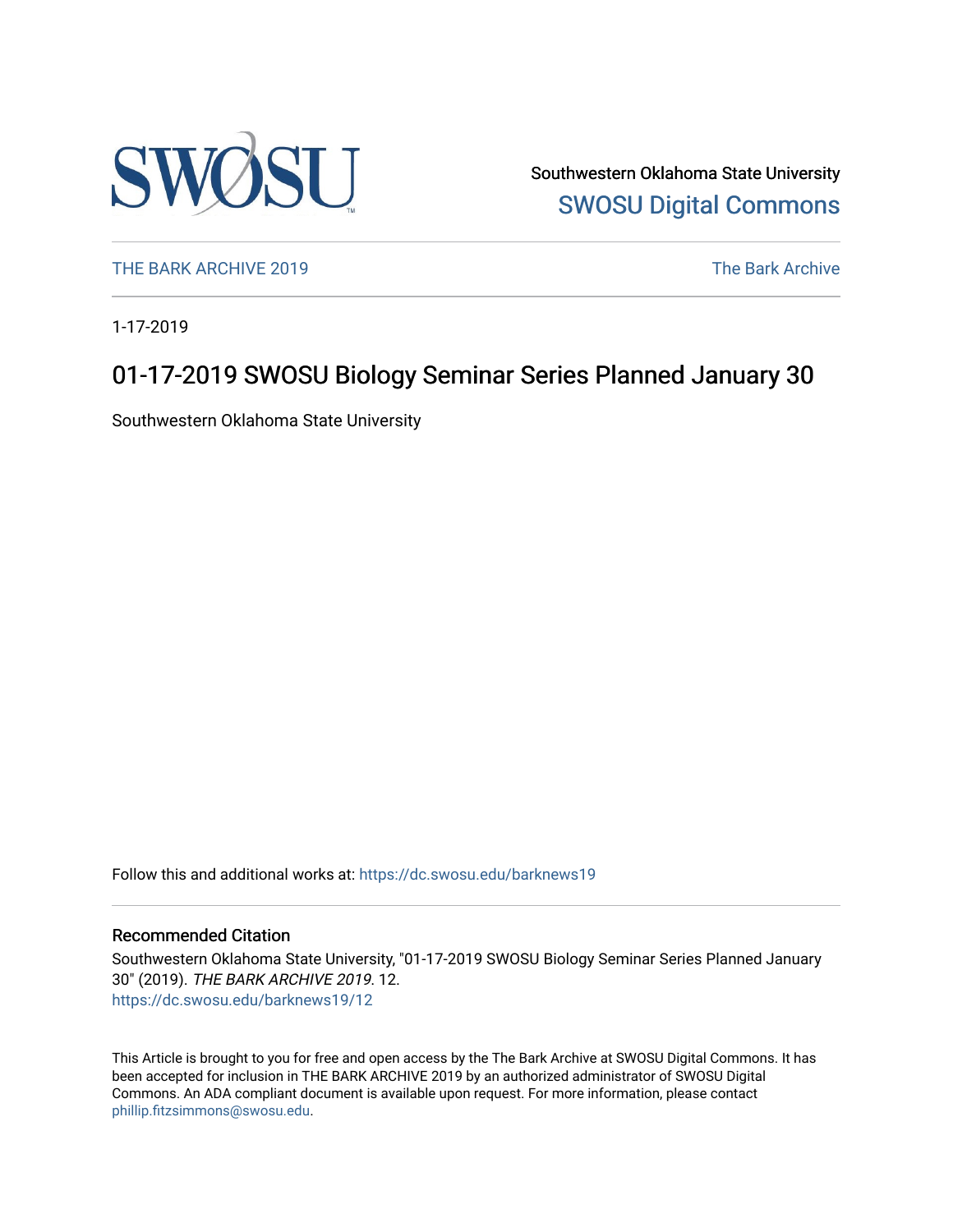

17 January, 2019



Dr. Jennifer Moody Kansas Biological Survey University of Kansas "University of Kansas Medicinal Gardens: Connecting science, education, and community"



# **SWOSU Biology Seminar Series Planned January 30**

Medicinal gardens and how they can foster growth in science education and communities will be the focus of a J.D. Maness Biology Seminar Series planned Wednesday, January 30, at Southwestern Oklahoma State University in Weatherford.

Dr. Jennifer Moody of the Kansas Biological Survey/University of Kansas will talk at 4 p.m. in Room 212 of the Science Building.

Dr. Rickey Cothran, assistant professor in the SWOSU Department of Biological Sciences, said the public is invited to the free presentation.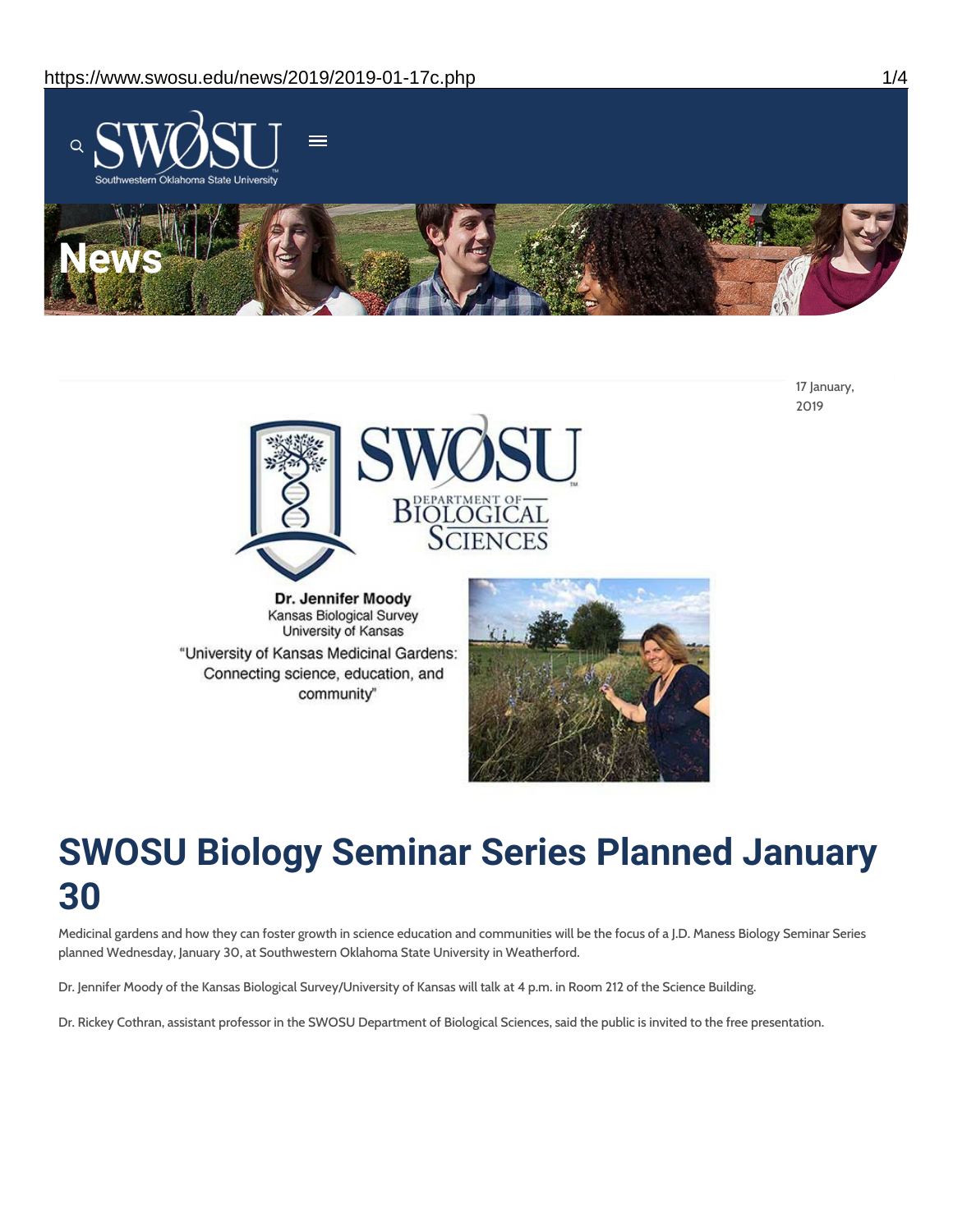| D |
|---|
| D |
| D |
| D |
| D |
| D |
| D |
| D |
| D |
|   |

## **Archive Links**  $2018$  $2019$ [2020](https://www.swosu.edu/news/2020/index.php)  $\bullet$ [Archive](https://dc.swosu.edu/bark/) **Archive Archive Archive Archive Archive** Archive Archive Archive Archive Archive Archive Archive Archive



### Weatherford Campus

100 Campus Drive Weatherford, OK 73096

### Sayre Campus

409 E Mississippi Ave Sayre, OK 73662

Connect to Us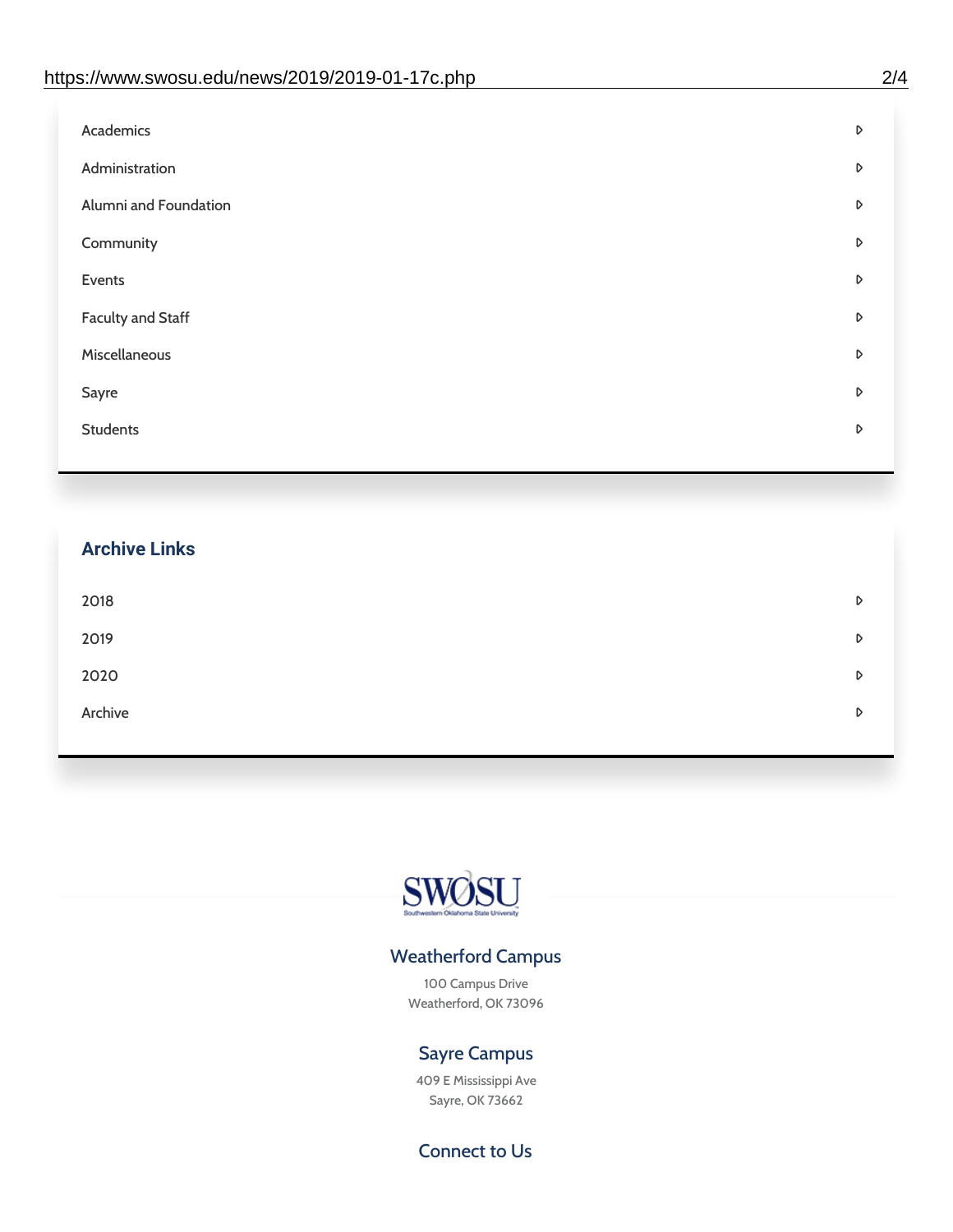千岁回调

Contact [Information](https://www.swosu.edu/about/contact.php) [University/Facility](https://www.swosu.edu/about/operating-hours.php) Hours [Campus](https://map.concept3d.com/?id=768#!ct/10964,10214,10213,10212,10205,10204,10203,10202,10136,10129,10128,0,31226,10130,10201,10641,0) Map

Give to [SWOSU](https://standingfirmly.com/donate)

Shop [SWOSU](https://shopswosu.merchorders.com/)



**[Directory](https://www.swosu.edu/directory/index.php)** 

[Calendar](https://eventpublisher.dudesolutions.com/swosu/)

[Apply](https://www.swosu.edu/admissions/apply-to-swosu.php)

[GoSWOSU](https://qlsso.quicklaunchsso.com/home/1267)

[Jobs@SWOSU](https://swosu.csod.com/ux/ats/careersite/1/home?c=swosu)



Current [Students](https://bulldog.swosu.edu/index.php)

[Faculty](https://bulldog.swosu.edu/faculty-staff/index.php) and Staff

**Enrollment Management** [580.774.3782](tel:5807743782)

> **PR/Marketing** [580.774.3063](tel:5807743063)

**Campus Police** [580.774.3111](tel:5807743111)